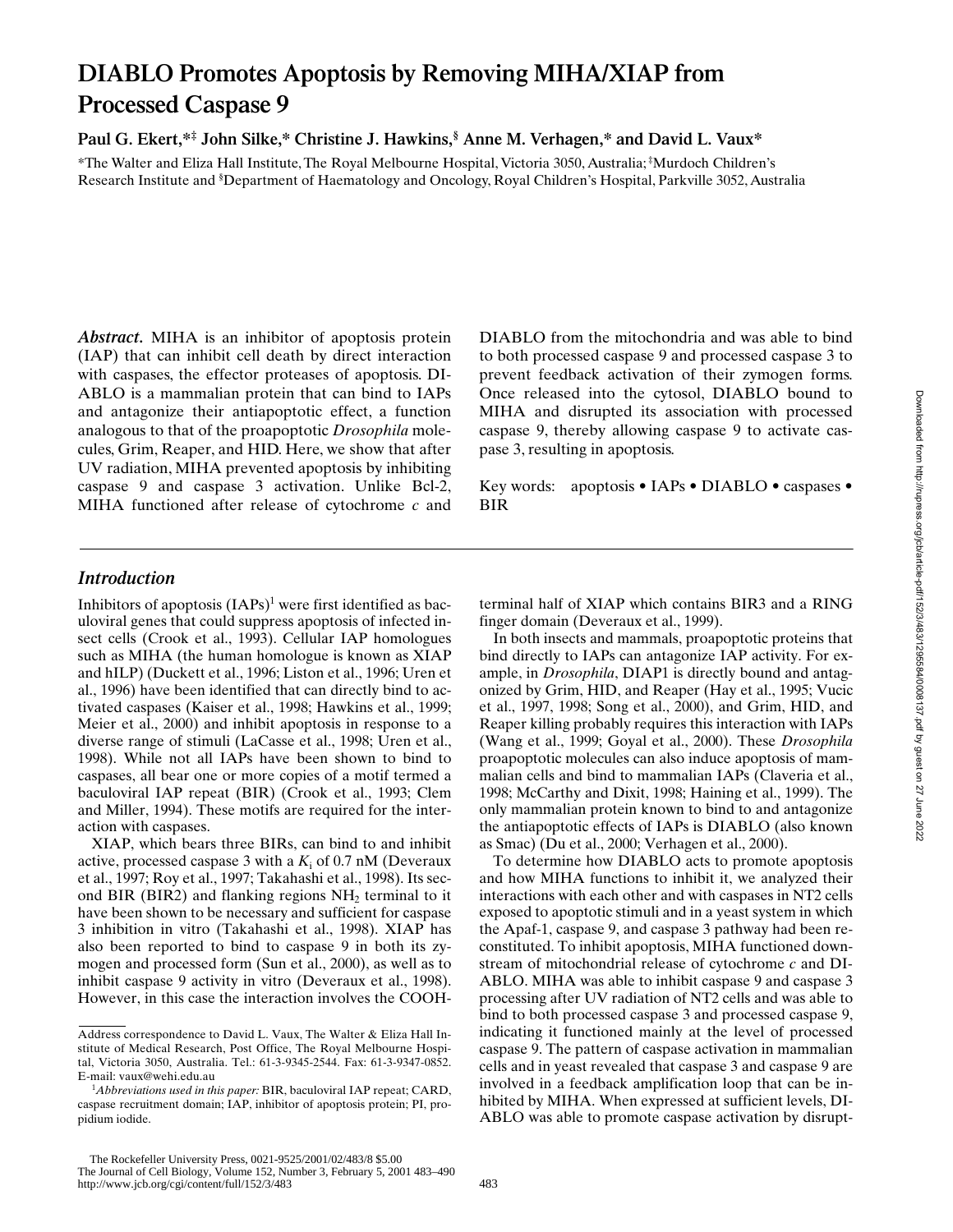ing the interaction between MIHA and processed caspase 9, thereby leading to apoptosis.

## *Materials and Methods*

#### *Cell Culture and Transfection*

293T cells and NT2 cells (a kind gift from D. Nicholson, Merke-Frosst, Quebec, Canada) were maintained in DME supplemented with 10% FCS. Cells were transfected using Effectene (QIAGEN) following the manufacturer's protocol. For experiments in 6-well plates (Nunc), cells were seeded at a density of 10<sup>5</sup> cells per well 24 h before transfection. A total of 0.2  $\mu$ g DNA was used for transfections in 6-well plates along with 2.5  $\mu$ l of transfection reagent. For experiments in 100-mm plates,  $2-3 \times 10^6$  cells per plate were seeded 24 h before transfection, and a total of  $1-2 \mu g$  of DNA was used along with 10  $\mu$ l (293T cells) or 12  $\mu$ l (NT2 cells) of Effectene.

Stable cell lines were made by transfecting NT2 cells with  $2 \mu$ g of DNA linearized by digestion with Fsp1 (New England Biolabs, Inc.). 2 d after transfection, cells were split into four separate plates and puromycin (8 mg/ml) added to the media. Several clones from each individual plate were selected and tested for expression of protein by flow cytometry and by Western blot.

#### *Mammalian Cell Constructs*

NH2-terminally Flag-tagged MIHA was cloned into the pEF vector (Uren et al., 1996; Huang et al., 1997). Bcl-2, LacZ, and caspase 9 were also cloned into the pEF vector but were not Flag-tagged. Untagged DIABLO was expressed in the pEF vector as described previously (Verhagen et al., 2000). Caspase 9 was cloned by PCR from an HeLa cDNA library using the following primers: 5'-CGGGGATCCCCATGGACGAAGCG-GATCGGCGGC -3' and 5'-GCTCTAGATTAGCTAGCTGATGTTT-TAAAGAAAAGTTTTTTCC-3'. The PCR product was digested with BamH1 and Xba1 and subcloned into the pEF vector. The caspase recruitment domain (CARD) of caspase 9 was PCR amplified with primers 59- CG GGA TCC ACC ATG TCC GGT GCT CTT GAG AGT TTG A-3' and 5'-GC TCTAGA TTA GCTAGC TGA TGT TTT AAA GAA AAG TTT TTTCC-3', cut with BamHI and XbaI, and subcloned into the pEF vector.

#### *Yeast Constructs*

Yeast vectors driving expression from either the constitutive ADH promoter or the inducible Gal1/10 promoter based on the pRS31X series of yeast vectors (Sikorski and Hieter, 1989) have been described previously (Hawkins et al., 1999, 2000; Wang et al., 1999). pGALL-(URA), was generated by swapping the PvuI fragment of pGALL-(TRP1) (Hawkins et al., 1999) containing the TRP-1 gene with that of pRS316 containing the URA selection gene. Various coding sequences were inserted into these vectors as detailed below. Plasmids expressing Apaf-1<sup>1-530</sup>, caspase 9, and p35 have been described previously (Hawkins et al., 1999; Wang et al., 1999). The coding region of MIHA was excised from pGALL-(*HIS3*)- MIHA (Hawkins et al., 1999) and ligated into pADH-(*TRP1*). Caspase 3 was amplified from CPP32 (Fernandes et al., 1994) with oligonucleotides 1 and 2. The resulting product was digested with BamHI and XbaI and cloned into pGALL-(*URA*).

The sequences of the oligonucleotides used in these PCR reactions were: 1, CGGGATCCATGGAGAACACTGAAAACTCAGTGG; and 2, GCTCTAGATTAGTGATAAAAATAGAGTTCTTTTGTGAGC.

#### *Yeast Transformation, Growth, and Immunoblotting*

The yeast strain  $W303-\alpha$  was used. Immunoblotting was performed as described previously (Hawkins et al., 1999; Hawkins et al., 2000) using a rabbit anti-caspase 3 antibody (BD PharMingen) at 1:2,000 and a mouse anticaspase 9 antibody (Oncogene Research Products) at 1:200. The HRPconjugated secondary antibodies were anti-rabbit IgG (H+L) (Pierce Chemical Co.) and anti–mouse IgG (Fab) (Sigma-Aldrich) used at 1:200,000 and 1:10,000, respectively. For enhanced chemiluminescence detection, Supersignal West Pico Substrate (Pierce Chemical Co.) was used.

#### *Death Assays*

Cells were washed twice in PBS in the tissue culture plate, and after removal of the PBS and the lid of the tissue culture plate, the cells were exposed to UV radiation in a tissue culture hood. The intensity of the UV radiation was measured using a Spectroline DM-254N ultraviolet light meter. The time required to give a certain dose  $(J/m^2)$  of UV radiation is given by the formula: time = desired dose/( $\mu$ W/cm2  $\times$  1<sup>e - 2</sup>). The times for the doses used were: 10 J/m<sup>2</sup> = 11 s, 25 J/m<sup>2</sup> = 26 s, 50 J/m<sup>2</sup> = 55 s, and 100 J/m<sup>2</sup> = 111 s. 6 h after UV radiation, the cells were treated with trypsin, removed from the plate, washed in DME supplemented with  $10 \text{ mM } CaCl<sub>2</sub>$ , and incubated with FITC coupled or biotinylated annexin V (a kind gift from D. Huang and A. Strasser, The Walter and Eliza Hall Institute) at a dilution of 1:100 in 100  $\mu$ l of DME with CaCl<sub>2</sub> and 5% FCS, for 20 min at room temperature. Cells were then washed twice and incubated with Streptavidin coupled to either Tricolor (when cells were also transfected with GFP) or phycoerythrin (Caltag) in a dilution of 1:50 in DME with  $CaCl<sub>2</sub>$  and 5% FCS for 10 min on ice. Cells were analyzed by flow cytometry.

For serum withdrawal, NT2 cells were washed three times in serumfree DME and then placed in serum-free DME. At various time points after serum withdrawal, the supernatant (which contained dead, nonadherent cells) and the remainder of the cells were removed from the plate with trypsin, washed, and incubated with  $2 \mu g/ml$  propidium iodide (PI) and analyzed by flow cytometry for PI uptake.

#### *Flow Cytometry*

Analysis was done using a FACScan™ (Becton Dickinson). PI was assessed using the FL-3 channel. To determine annexin V staining of transiently transfected cells, the successfully transfected cells (GFP-positive and fluorescent in the FL-1 channel) were gated and the percentage of annexin Tricolor–positive cells was determined in the FL-3 channel. To determine the annexin staining of nontransfected cells, the Streptavidinphycoerythin secondary agent was used and the percentage of annexinpositive cells was determined in the FL-2 channel.

#### *Western Blots and Immunoprecipitation*

Lysates were made from  $\sim$ 5  $\times$  10<sup>6</sup> 293T cells or NT2 cells cultured in 100mm plates. All cells, including nonadherent cells in the supernatant, were washed twice in cold PBS and then lysed by gentle rotation in 500  $\mu$ l of lysis buffer (150 mM NaCl, 10% glycerol, 1% Triton X-100, 2 mM EDTA, 1 mM PMSF, 40 mg/ml aprotinin, 20 mg/ml leupeptin) for 1 h at  $4^{\circ}$ C. The lysates were then spun at 10,000 rpm for 10 min and the supernatant was retained. These lysates were then used in Western blots or for immunoprecipitation. For Western blotting,  $20-30$   $\mu$ l of lysate was run on a 4–20% gradient polyacrylamide gel (Gradipore) and then transferred to nitrocellulose membrane (Hybond-C; Amersham Pharmacia Biotech). After transfer, the membranes were washed in PBS and then blocked in 5% milk in PBS for 1 h and immunoblotted with primary antibody also in 5% milk. The antibodies used are listed below. As a control, agarose-coupled mouse IgG was also used to ensure protein pulled down did not nonspecifically associate with the beads (data not shown).

Anti-Flag immunoprecipitations were done by mixing  $30 \mu l$  of agarosecoupled anti-Flag M2 (Sigma-Aldrich) resuspended in lysis buffer with  $200 \mu$ l of lysate and the total volume was then made up to 1 ml using lysis buffer. This was gently rotated at  $4^{\circ}$ C for 1 h. The beads were pelleted by brief centrifugation and washed three times in lysis buffer. Immunoprecipitated protein was eluted by resuspending the beads in 120  $\mu$ l (i.e., four times the volume of beads used) of 100 mM glycine, pH 3.0, spinning down the beads, and retaining the supernatant which was neutralized by the addition of 1:10 vol  $(12 \mu I)$  of Tris-HCl, pH 8.0. The immunoprecipitate was then boiled for 5 min in loading buffer and run on 4–20% gradient polyacrylamide gel (Gradipore), transferred to nitrocellulose membrane (Hybond-C; Amersham Pharmacia Biotech), and immunoblotted with the appropriate antibody.

The primary antibodies used were: anti-Flag M2 (Sigma-Aldrich), anticaspase 3 (rabbit polyclonal; PharMingen), anti-caspase 9 (rabbit polyclonal; BD PharMingen) (designated A in Figs. 1–5), anti-caspase 9 (rabbit polyclonal; New England Biolabs, Inc.) (designated B in Figs. 1–5), anti-Smac (rabbit polyclonal; a kind gift from X. Wang, The Howard Hughes Medical Institute, University of Texas, Dallas, TX), anti-CARD caspase 9 (mouse monoclonal; a kind gift from Y. Lazebnik, Cold Spring Harbor Laboratory, Cold Spring Harbor, NY), anti-cytochrome *c* (mouse monoclonal; BD PharMingen), and anti-XIAP (mouse monoclonal; MBL [Abacus]). The secondary antibodies used were: goat anti–rabbit-HRP (Southern Biotechnology Associates, Inc.) and goat anti–mouse-HRP (Southern Biotechnology Associates, Inc.). ECL Western blotting reagents (Amersham Pharmacia Biotech) were used to detect antibody signal. All autoradiographs were scanned into Adobe Photoshop®, and the figures were made using Adobe Freehand v9.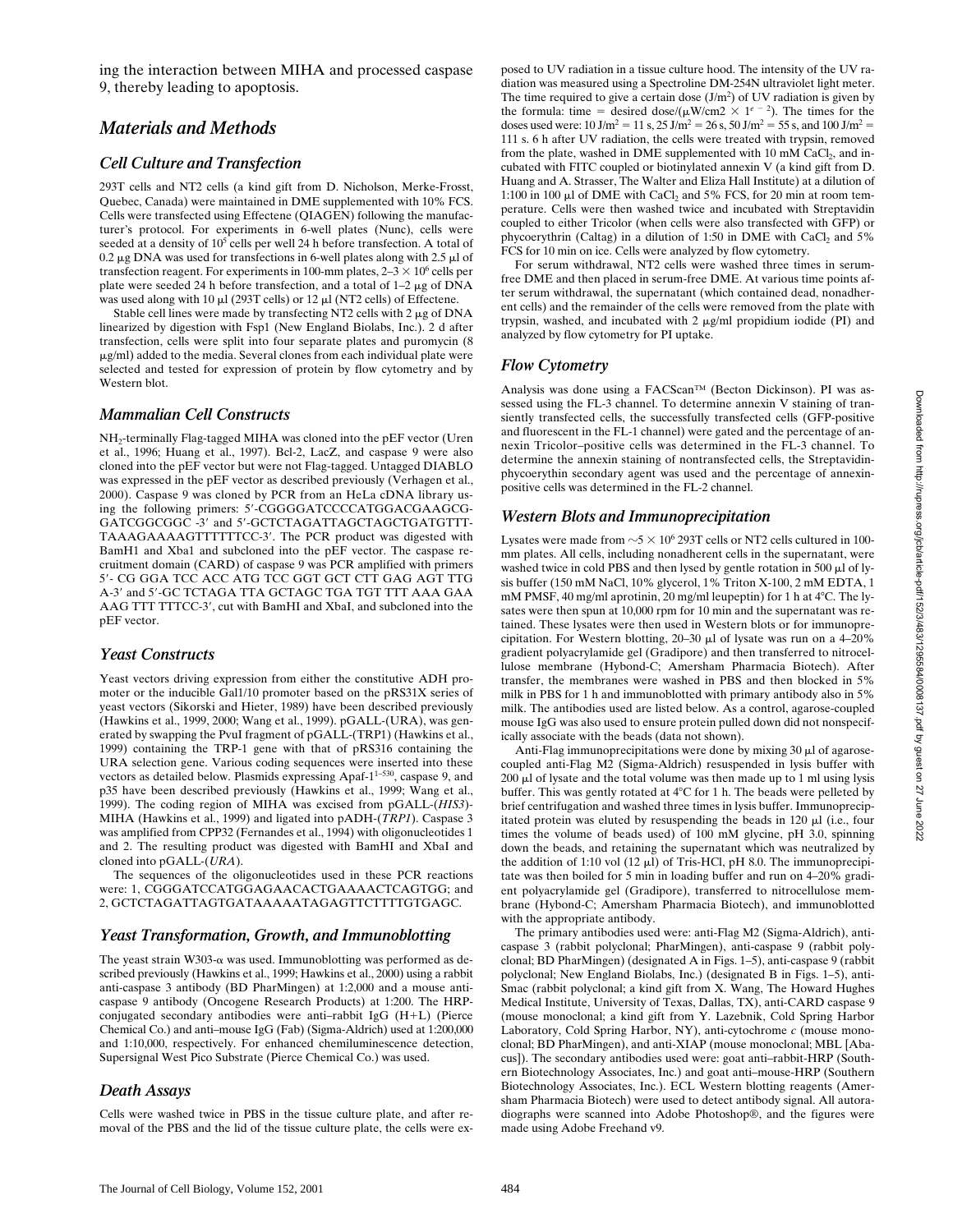

*Figure 1.* (A) MIHA and Bcl-2 inhibit caspase 9 and caspase 3 processing in response to UV radiation but not serum withdrawal, and MIHA binds to endogenous, processed caspase 3. NT 2 cells stably transfected with MIHA (M) or LacZ (C) were exposed to 100 J/m<sup>2</sup> UV radiation and lysates were harvested at 6 h. Kinetics of caspase processing was followed using Western blot immunoblotted with anti-caspase 3 and anti-caspase 9 antibodies. Full-length caspase 9 and the cleaved 37-kD fragment of caspase 9, full-length caspase 3, and the 20- and 17-kD large subunits are indicated. Almost complete processing of caspase 9 was observed in control cells, and this was inhibited by the stable expression of MIHA. Caspase 3 processing was also inhibited by MIHA, since most caspase 3 in the MIHA line remained in the unprocessed form (lane 7) compared with control cells (lane 8). (B) NT2 cells stably transfected with MIHA (M) or LacZ (C) were grown under serum-free conditions and lysates were harvested and immunoblotted with anti-caspase 3 and anti-caspase 9 antibodies. Caspase 3 cleavage occurred in both MIHA- and LacZ-expressing cells. Over the time course, most caspase 9 remained in the full-length rather than cleaved form. (C) NT2 cells stably ex-

#### *Digitonin Fractionation of NT2 Cells*

Digitonin fractionation of cells into cytosolic and membrane fractions was performed as described previously (Ramsby et al., 1994). In brief, NT2 cells were plated at  $1.5 \times 10^6$  cells/10-cm plate and were UV irradiated (50 J/m<sup>2</sup>) 0, 3, or 6 h before harvest. The cells were scraped off the plate and washed one time with cold PBS. The cells were then suspended in 200  $\mu$ l of 0.025% digitonin (Calbiochem) in a lysis buffer (250 mM sucrose, 20 mM Hepes, pH 7.4, 5 mM MgCl<sub>2</sub>, 10 mM KCl, 1 mM EDTA, 1 mM EGTA, 1 mM PMSF, 10  $\mu$ g/ml aprotinin, and 10  $\mu$ g/ml leupeptin). After 10 min, the cells were centrifuged (2 min, 13,000 rpm) and the supernatant was removed (cytosolic fraction). The remaining pellet was resuspended in 200 ml RIPA lysis buffer (150 mM NaCl, 1.0% NP-40, 0.5% deoxycholate, 0.1% SDS, 50 mM Tris-HCl, pH 8.0), lysis was allowed to proceed for a further 30 min, and cellular debris was removed by centrifugation. The supernatant comprising the membrane fraction was retained.

### *Results*

#### *MIHA Inhibits UV Radiation–induced Apoptosis, Caspase 3 and Caspase 9 Processing, but Not Serum Withdrawal–induced Apoptosis*

NT2 cells stably expressing MIHA or Bcl-2 are protected from UV-induced apoptosis (Verhagen et al., 2000). However, only lines expressing Bcl-2 were able to inhibit death induced by serum starvation (data not shown). These results indicated that levels of MIHA that were sufficient to protect against apoptosis induced by UV radiation were inadequate to inhibit apoptosis induced by serum withdrawal.

To determine whether MIHA acted upstream or downstream of caspase activation, lysates from UV-treated and serum-starved cells were probed with antibodies against caspase 3 and caspase 9 (Fig. 1, A–C). In control (LacZtransfected) cells in response to UV radiation, most caspase 9 and some caspase 3 was processed by 6 h (Fig. 1 A, lanes 2, 4, 6, and 8). In contrast, in cells expressing MIHA, cleavage of caspase 9 and caspase 3 was greatly reduced (Fig. 1 A, lanes 1, 3, 5, and 7). By 24 h after UV treatment (Fig. 1 C), cleavage of caspase 9 but not caspase 3 was observed in MIHA-expressing cells (Fig. 1 C, lanes 5 and 6), whereas cells expressing Bcl-2, which were used as a positive control for protection against UV radiation– induced apoptosis, showed minimal processing of caspase 9 and caspase 3 (Fig. 1 C, lanes 3 and 4). Control cell lines showed almost complete cleavage of caspase 9 and partial cleavage of caspase 3 (Fig. 1 C, lanes 1 and 2). These results suggest that both Bcl-2 and MIHA inhibit UVinduced apoptosis at a point before caspase 9 and caspase

pressing MIHA, LacZ, or Bcl-2 were exposed to 100 J/m<sup>2</sup> UV radiation and the lysates were harvested 24 h later and immunoblotted with anti-caspase 9 and anti-caspase 3 antibodies. MIHA lines inhibited caspase 9 and caspase 3 cleavage but not to the same degree as Bcl-2. In all the Western blots, anti-HSP70 immunoblotting was done as loading controls. (D) Flag-tagged MIHA was immunoprecipitated from the lysates of NT2 cells stably expressing MIHA or LacZ that were cultured in serum-containing media (C), or exposed to  $100 \text{ J/m}^2$  (UV), or were cultured in serum-free media for 24 h  $(-S)$ , and the immunoprecipitate was probed with anti-caspase 3 and anti-caspase 9 antibodies. Processed endogenous caspase 3 coimmunoprecipitated with MIHA after serum withdrawal and UV radiation. No association with caspase 9 in either its zymogen or processed form was detected.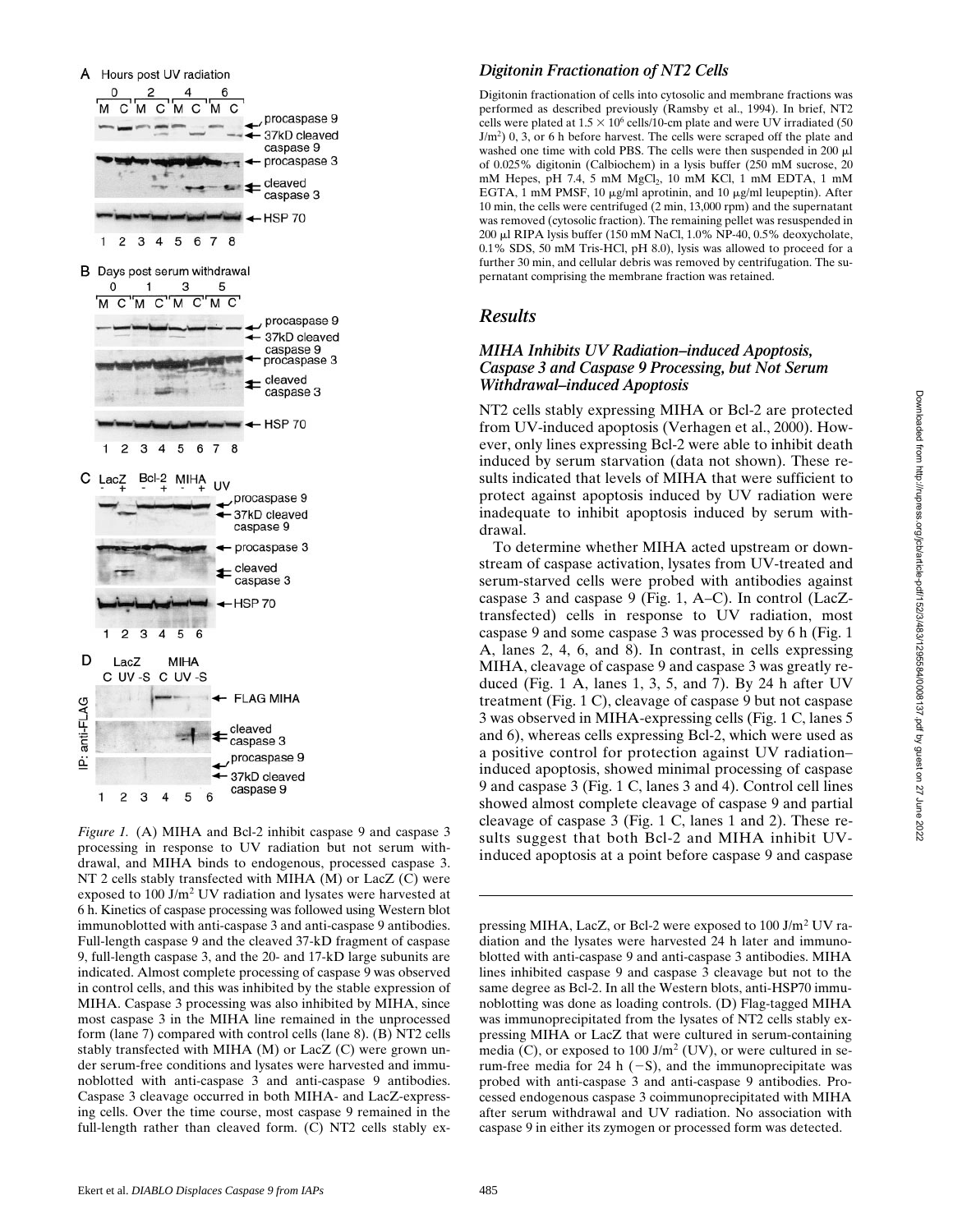

*Figure 2.* Expressing a truncated form of Apaf-1, procaspase 9 and procaspase 3 in *S. cerevisiae* can kill yeast, and this can be inhibited by MIHA. *S. cerevisiae* clones expressing the constructs indicated at the top were grown under inducing (galactose) or noninducing (glucose) conditions. Transformants expressing truncated Apaf-1, procaspase 9, and procaspase 3 were killed (galactose, lane 4) unless protected by either MIHA or p35 (lanes 5 and 6). The same transformants were induced in liquid medium for 8 h, and lysates were immunoblotted with anti-caspase 9 and anti-caspase 3 antibodies (bottom two panels). Apaf- $1^{1-530}$  caused processing of caspase 9 but did not kill yeast (lane 3). Procaspase 3 was cleaved by processed caspase 9 (lane 4), which resulted in death of the yeast. Both caspase 3 and caspase 9 processing was inhibited by MIHA and to a lesser degree, p35.

3 are fully processed, although MIHA incompletely inhibits caspase 9 processing.

Analysis of caspase activation in the serum-starved cells (Fig. 1, B and C) revealed that little caspase 9 processing occurred in any of the lines, with most remaining as the 50 kD proform. Caspase 3 cleavage did occur and was not inhibited by MIHA (Fig. 1 C, lanes 3–8). These experiments suggest that caspase 9 does not play a significant role in serum withdrawal–induced apoptosis. Because MIHA could prevent caspase 3 activation after UV irradiation, but not after serum starvation, these results also imply that caspase 3 activation occurs by different pathways after each apoptotic stimulus.

#### *MIHA Binds to Endogenous, Processed Caspase 3 but Not Procaspase 9*

To determine whether MIHA acts on caspases directly, we performed coimmunoprecipitations from lysates obtained from the same NT2 lines used to demonstrate caspase cleavage in response to UV radiation and serum withdrawal (Fig. 1 D). Although both the zymogen and processed forms of caspase 3 were present in the lysates, MIHA only coimmunoprecipitated the processed form of caspase 3 (Fig. 1 D, lanes 3 and 4). MIHA did not coimmunoprecipitate any procaspase 9. These data suggest that MIHA is able to bind to processed caspase 3 but not to the zymogen forms of either caspase 3 or caspase 9.

#### *Caspase 9 Processes Caspase 3 in Saccharomyces cerevisiae and MIHA Can Inhibit both Caspase 9 and Caspase 3 Processing*

Yeast offers a convenient system in which to test mammalian components of the apoptosis mechanism because yeast do not encode caspases or their inhibitors. To test the function of MIHA in a yeast system, a truncated, constitutively active Apaf-1 (Apaf-1<sup>1-530</sup>), procaspase 9, and procaspase 3 were expressed in *S. cerevisiae*, and the effects of MIHA on viability and caspase activation were examined. Although autoactivating caspase 3, or caspase 3 processed by an autoactivating caspase 9, kills *S. cerevisiae* (Kang et al., 1999; Wright et al., 1999) caspase 9 alone, or caspase 9 coexpressed with Apaf- $1^{1-530}$ , was not toxic, even though in the latter situation, caspase 9 processing occurred (Fig. 2, lanes 2 and 3). When wild-type caspase 3 was coexpressed with procaspase 9 and Apaf-1, yeast growth was strongly inhibited, and both caspase 9 and caspase 3 processing occurred (Fig. 2, lane 4). In contrast, wild-type procaspase 9 did not autoprocess or inhibit yeast growth in the absence of Apaf-1, even when coexpressed with procaspase 3 (Fig. 2, lane 2). These results show that activation of caspase 9 by Apaf-1 and subsequent activation of caspase 3 can be recapitulated in *S. cerevisiae*. Processing of caspase 9 alone was insufficient to cause death of the yeast, which required the further activation of caspase 3 by caspase 9.

To determine where MIHA acts to prevent caspase 3–mediated yeast cell death, we coexpressed MIHA along with the caspases and Apaf- $1^{1-530}$  (Fig. 2, lanes 5 and 6). MIHA was able to rescue the yeast as efficiently as the baculoviral caspase inhibitor, p35. Processing of both caspase 9 and caspase 3 was diminished in the presence of MIHA. These data show that MIHA can inhibit the processing of both caspase 3 and caspase 9. Because the processing of caspase 3 in this system is caspase 9 dependent, MIHA appears to inhibit active caspase 9 directly, thus preventing it from cleaving procaspase 3. MIHA may prevent cleavage of caspase 9 either directly by binding to activated caspase 3, or indirectly by reducing the amount of caspase 3 that becomes activated.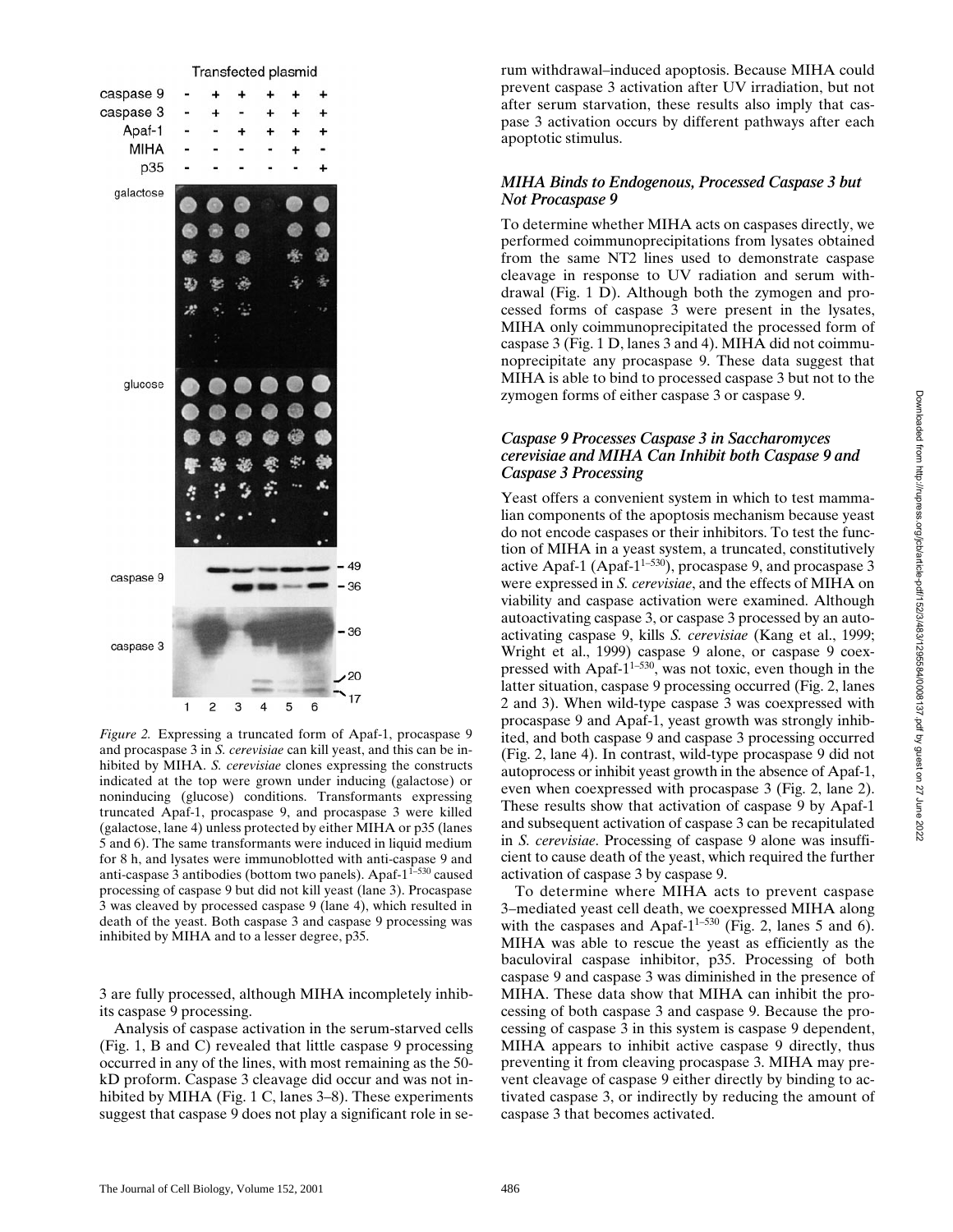

*Figure 3.* MIHA binds to processed, active caspase 9 and not to the zymogen form of caspase 9. 293T cells were transfected with Flag-tagged MIHA and the indicated constructs (EV, empty vector; ∆CARD, caspase 9 lacking the prodomain; CARD, prodomain only; p37, prodomain and large subunit; p10, small subunit only; p19, large subunit only). MIHA was immunoprecipitated and the lysates and immunoprecipitate (IP) were probed with the antibodies indicated on the left. Two caspase 9 antibodies were used: A, which recognizes the p10 and ∆CARD as well as full-length caspase 9 and the p37; and B, which recognizes the CARD and the p19 as well as the p37 fragment of caspase 9 and full-length caspase 9. FL, anti-Flag antibody. MIHA coimmunoprecipitated the processed (37-kD) and p10 subunit of caspase 9 (lane 2) but only when caspase 9 was transfected as a full-length construct and underwent processing within the cell (lane 2). None of the individual components of caspase 9 immunoprecipitated with MIHA, suggesting that MIHA binds only to the processed enzyme in its active conformation.

#### *MIHA Binds to Processed Caspase 9 and Functions Downstream of Mitochondrial Cytochrome c and DIABLO Release*

To determine if MIHA could bind to caspase 9, 293T cells were transiently transfected with MIHA and procaspase 9. Full-length caspase 9 underwent autoprocessing under these transfection conditions (Fig. 3, lane 2). When both full-length and processed caspase 9 were present, MIHA only bound to the processed, active form of caspase 9 (Fig. 3, lane 2). MIHA could not immunoprecipitate endogenous procaspase 9 (Fig. 3, lane 1). When constructs encoding the various subunits of caspase 9 were independently transfected along with MIHA (Fig. 3, lanes 3–7), none were able to bind to MIHA, including constructs encoding the CARD and the large subunit (Fig. 3, lane 5) and the small subunit (Fig. 3, lane 6), both of which bound to MIHA when full-length caspase 9 was cotransfected. A construct lacking the CARD ( $\triangle$ CARD) (Hofmann et al., 1997) also did not bind to MIHA (Fig. 3, lane 3). These results suggest that MIHA bound only to processed caspase 9 in its active configuration since MIHA bound caspase 9 only when the full-length enzyme was transfected, immunoprecipitating the processed subunits of the enzyme (the p37 and p10). None of the individual subunits of caspase 9 were capable of binding to MIHA independently.

Because MIHA appears to associate preferentially with processed caspase 9, this suggests that MIHA functions downstream of caspase 9 cleavage. We have shown previously that MIHA does not prevent the mitochondrial release of cytochrome *c* or DIABLO in response to UV radiation (Verhagen et al., 2000). To investigate this further, we analyzed membrane and cytosolic fractions of UVtreated NT2 cells stably transfected with MIHA, Bcl-2, or LacZ (Fig. 4). In control (LacZ) cells (Fig. 4, lanes  $1-6$ ) and MIHA-expressing cells (Fig. 4, lanes 13–18), DI-ABLO and cytochrome *c* were detectable in the cytosolic fractions 3 h after UV radiation. Caspase 9 and caspase 3 were present almost exclusively in the cytosolic fractions and were processed in control cells after UV radiation. In cells expressing Bcl-2 (Fig. 4, lanes 7–12) or MIHA, processing of caspase 9 and caspase 3 in response to UV radiation was prevented. These data suggest that MIHA functions downstream of cytochrome *c* and DIABLO release from mitochondria to prevent full activation of caspase 9, whereas Bcl-2 acts upstream of the mitochondrial events. Together with the results showing the effect of MIHA on caspase cleavage in response to UV radiation, this suggests that in mammalian cells, as in the yeast system, MIHA functions primarily to prevent the activation of caspase 3 by active caspase 9 and can also prevent the feedback cleavage of caspase 9.

#### *DIABLO Disrupts MIHA Binding to Processed Caspase 9*

DIABLO can antagonize the antiapoptotic functions of MIHA (Du et al., 2000; Verhagen et al., 2000). To determine how it does so, 293T cells were transfected with caspase 9 and varying ratios of DIABLO and MIHA (Fig. 5). MIHA coimmunoprecipitated processed caspase 9 in the absence of transfected DIABLO or when the MIHA/ DIABLO ratio was 4:1 (lanes 1–2). At ratios less than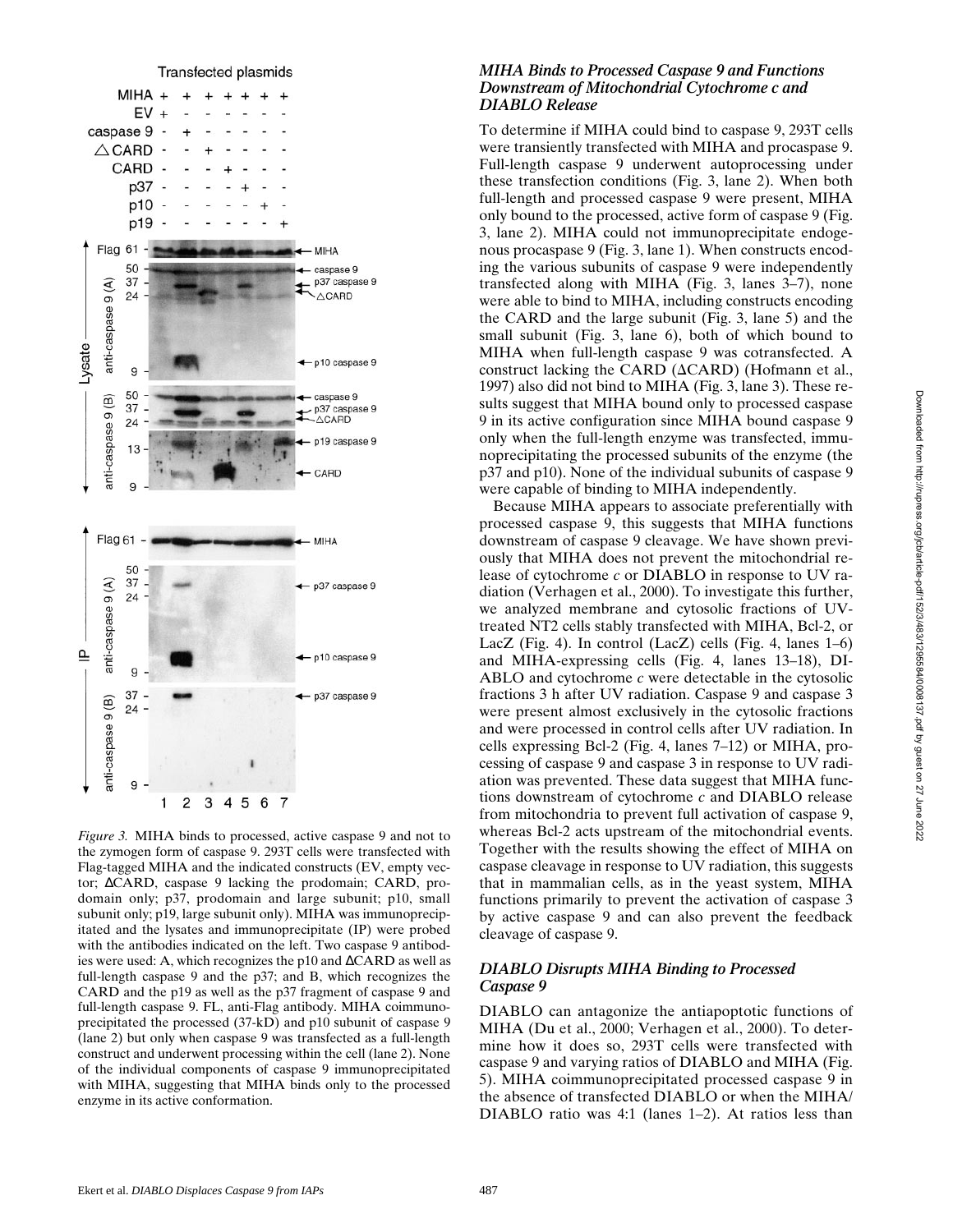

*Figure 4.* MIHA acts downstream of mitochondrial cytochrome *c* and DIABLO release. NT2 cells stably transfected with LacZ, Bcl-2, or MIHA were exposed to UV radiation for the indicated times. The cells were harvested and membrane and cytosolic fractions were separated. The two fractions were then immunoblotted with anticaspase 3, anti-caspase 9, anti-cytochrome *c* and anti-DIABLO antibodies. Control (LacZ) cells show translocation of cytochrome *c* and DIABLO to the cytosolic fraction and

cleavage of cytosolic caspase 3 and caspase 9 (lanes 1–6). All these processes were inhibited in cells expressing Bcl-2 (lanes 7–12). MIHA inhibited processing of caspase 9 and caspase 3, but cytochrome *c* and DIABLO translocated from membrane to cytosolic fractions to the same degree as in control cells (lanes 13–18).

this, DIABLO was able to prevent the binding of MIHA to processed caspase 9, even though similar amounts of caspase 9 and MIHA were present (lanes 3–5). These data show that DIABLO counters the antiapoptotic action of MIHA by preventing MIHA from associating with active caspase 9.



*Figure 5.* DIABLO inhibits the binding of processed caspase 9 to MIHA. 293T cells were transfected as indicated. 48 h after transfection, the lysates were harvested and MIHA was immunoprecipitated. Both the lysates and the immunoprecipitates (IP, indicated on the left) were immunoblotted with anti-caspase 9, anti-DIABLO, and anti-Flag antibody. MIHA coimmunoprecipitated processed, but not full-length, caspase 9 (lane 1). This association persisted when the MIHA/DIABLO ratio was 4:1 (lane 2) but was significantly inhibited by DIABLO at lower ratios (lanes 3–6). Endogenous and transfected DIABLO were able to associate with MIHA. The full-length (50-kD) and processed forms (37-kD) of caspase 9 were present in the lysates. Transfected DIABLO was expressed in both an unprocessed (25-kD) and processed (23-kD) form. The processed form coimmunoprecipitated with MIHA.

#### *Discussion*

The antiapoptotic activity of a subgroup of mammalian IAPs (MIHA/XIAP, MIHB/cIAP1, and MIHC/cIAP2) has been ascribed principally to the ability of these proteins to directly inhibit both active caspases and caspase activation. XIAP, cIAP1, and cIAP2 have been shown to bind to activated caspase 3 and procaspase 9 (Deveraux et al., 1997, 1998; Takahashi et al., 1998). We have shown that MIHA, the murine homologue of XIAP (Uren et al., 1996), is able to inhibit caspase 9 and caspase 3 activation in response to UV radiation and that MIHA can associate with endogenous, processed caspases 3 and transfected caspase 9. We were not able to demonstrate any binding of MIHA with procaspase 3 or procaspase 9, either in response to a death stimulus (serum withdrawal or UV radiation) or in a transient transfection assay.

The binding of MIHA to processed caspase 3 did not appear to be sufficient for MIHA to inhibit apoptosis. We observed association between MIHA and processed caspase 3 under conditions in which caspase 3 became activated, including serum withdrawal where caspase 3 activation appeared independent of caspase 9 activation and when the cells were ultimately to die. However, when apoptosis was induced by UV radiation, a death stimulus in which caspase 9 was processed and in which caspase 9 has been shown to play a critical role (Hakem et al., 1998), MIHA was able to inhibit apoptosis. These results suggest that while MIHA can bind to and inhibit both processed caspase 3 and caspase 9, the interaction with caspase 9 is more critical for the inhibition of apoptosis.

The prodomain of caspase 9 contains a CARD that mediates binding between caspase 9 and Apaf-1 (Day et al., 1999; Qin et al., 1999). MIHA was able to bind to the processed, active form of caspase 9 (containing the CARD) but not to the individual subunits of caspase 9 when transfected independently. MIHA coimmunoprecipitated with the CARD and large subunit (p37) and the small subunit (p10) when these were generated by autoprocessing of the proenzyme. This strongly suggests that MIHA binds to the processed, active heterotetrameric form of caspase 9 rather than the zymogen form of the enzyme as has been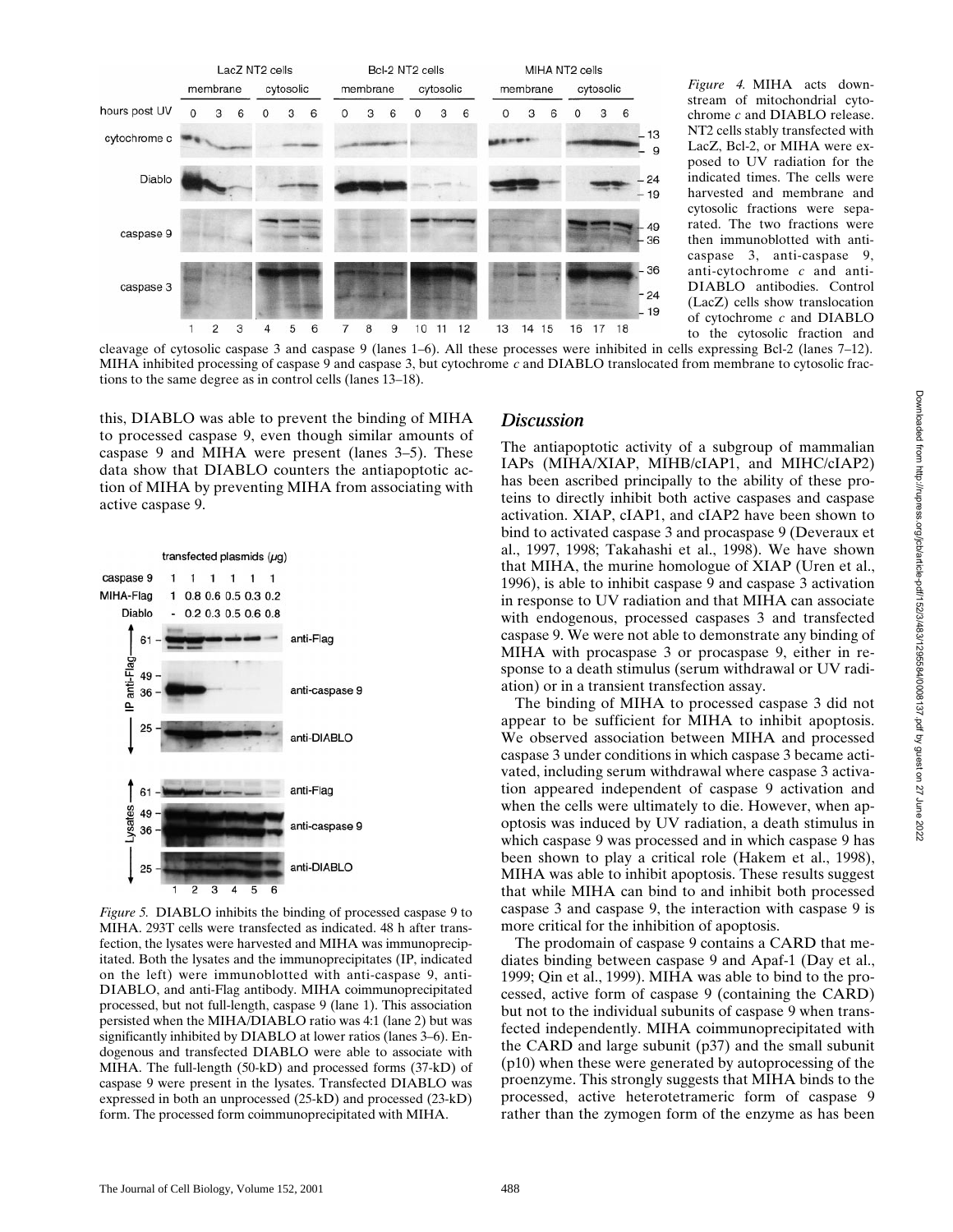reported previously (Deveraux et al., 1998). One possible reason for this discrepancy with previously published results is that in our system, both inactive and active caspase 9 are available for binding, allowing MIHA to demonstrate a preference for binding to the active form of the enzyme. In other systems, only the zymogen form of the enzyme was available for binding. Another explanation is that MIHA is able to bind initially to the zymogen form of caspase 9, but is unable to prevent subsequent caspase 9 processing within the apoptosome. Our data do not define the interacting domains of caspase 9 or MIHA. Thus, MIHA may act like the *Drosophila* IAP, DIAP1, which can bind to the caspase DRONC via its CARD (Meier et al., 2000), although other evidence suggests that XIAP can bind to caspase 9 (lacking a CARD) via its BIR3 (Sun et al., 2000).

In mammalian cells and in yeast, our data show that caspase 9 processes caspase 3 and this can be inhibited by MIHA. The partial inhibition of caspase 9 processing by MIHA suggests either that MIHA can inhibit autocatalytic activation of caspase 9, or that it can inhibit processing of caspase 9 by caspase 3 in an amplification loop. Such an amplification loop is consistent with the ability of MIHA to bind to endogenous processed caspase 3 and the ability of caspase 3 to cleave and activate caspase 9 (Deveraux et al., 1998; Woo et al., 1999). Furthermore, experiments in caspase 9–deficient mice show that in some death pathways, caspase 3 cleavage is caspase 9 dependent (Hakem et al., 1998; Kuida et al., 1998). MIHA functions by binding to the active forms of these caspases and preventing the amplification loop from proceeding. This explains the apparent paradox that although MIHA binds to processed caspases, it is nevertheless able to reduce the amount of caspase cleavage.

Once released from mitochondria, DIABLO functions to prevent MIHA from binding to processed caspase 9 and thereby stops MIHA from blocking the amplification of caspase activation. Whereas high levels of DIABLO can efficiently neutralize MIHA, DIABLO cannot antagonize the antiapoptotic effect of Bcl-2, not only because Bcl-2 prevents DIABLO release from mitochondria, but also because it can block signals that lead to caspase 9 activation (Verhagen et al., 2000).

We thank Drs. D.C.S. Huang and A. Strasser for advice and reagents, X.D. Wang for the anti-Smac antibody, Y. Lazebnik for the anti-CARD antibody, and D. Nicholson for wild-type NT2 cells.

This work was supported by a National Health and Medical Research Council (Australia) grant to Walter and Eliza Hall Institute (RegKey 973002). P.G. Ekert is supported by a postdoctoral fellowship from the Murdoch Children's Research Institute. A. Verhagen is a recipient of a C.J. Martin Scholarship from the National Health and Medical Research Council. D.L. Vaux is a scholar of the Leukemia and Lymphoma Society.

Submitted: 28 August 2000 Revised: 19 December 2000 Accepted: 20 December 2000

#### *References*

- Claveria, C., J.P. Albar, A. Serrano, J.M. Buesa, J.L. Barbero, A.C. Martinez, and M. Torres. 1998. *Drosophila* grim induces apoptosis in mammalian cells. *EMBO (Eur. Mol. Biol. Organ.) J.* 17:7199–7208.
- Clem, R.J., and L.K. Miller. 1994. Control of programmed cell death by the baculovirus genes p35 and IAP. *Mol. Cell. Biol*. 14:5212–5222.
- Crook, N.E., R.J. Clem, and L.K. Miller. 1993. An apoptosis inhibiting baculovirus gene with a zinc finger like motif. *J. Virol*. 67:2168–2174.
- Day, C.L., C. Dupont, M. Lackmann, D.L. Vaux, and M.G. Hinds. 1999. Solution structure and mutagenesis of the caspase recruitment domain (CARD) from Apaf-1. *Cell Death Differ*. 6:1125–1132.
- Deveraux, Q.L., R. Takahashi, G.S. Salvesen, and J.C. Reed. 1997. X-linked IAP is a direct inhibitor of cell-death proteases. *Nature*. 388:300–304.
- Deveraux, Q.L., N. Roy, H.R. Stennicke, T. Vanarsdale, Q. Zhou, S.M. Srinivasula, E.S. Alnemri, G.S. Salvesen, and J.C. Reed. 1998. IAPs block apoptotic events induced by caspase-8 and cytochrome *c* by direct inhibition of distinct caspases. *EMBO (Eur. Mol. Biol. Organ.) J.* 17:2215–2223.
- Deveraux, Q.L., E. Leo, H.R. Stennicke, K. Welsh, G.S. Salvesen, and J.C. Reed. 1999. Cleavage of human inhibitor of apoptosis protein XIAP results in fragments with distinct specificities for caspases. *EMBO (Eur. Mol. Biol. Organ.) J.* 18:5242–5251.
- Du, C., M. Fang, Y. Li, L. Li, and X. Wang. 2000. Smac, a mitochondrial protein that promotes cytochrome *c–*dependent caspase activation by eliminating IAP inhibition. *Cell*. 102:33–42.
- Duckett, C.S., V.E. Nava, R.W. Gedrich, R.J. Clem, J.L. Vandongen, M.C. Gilfillan, H. Shiels, J.M. Hardwick, and C.B. Thompson. 1996. A conserved family of cellular genes related to the baculovirus IAP gene and encoding apoptosis inhibitors. *EMBO (Eur. Mol. Biol. Organ.) J*. 15:2685–2694.
- Fernandes, A.T., G. Litwack, and E.S. Alnemri. 1994. CPP32, a novel human apoptotic protein with homology to *Caenorhabditis elegans* cell death protein CED-3 and mammalian interleukin-1 beta-converting enzyme. *J. Biol. Chem.* 269:30761–30764.
- Goyal, L., K. McCall, J. Agapite, E. Hartwieg, and H. Steller. 2000. Induction of apoptosis by *Drosophila* reaper, hid, and grim through inhibition of IAP function. *EMBO (Eur. Mol. Biol. Organ.) J*. 19:589–597.
- Haining, W.N., C. Carboy-Newcomb, C.L. Wei, and H. Steller. 1999. The proapoptotic function of *Drosophila* Hid is conserved in mammalian cells. *Proc. Natl. Acad. Sci. USA*. 96:4936–4941.
- Hakem, R., A. Hakem, G.S. Duncan, J.T. Henderson, M. Woo, M.S. Soengas, A. Elia, J.L. Delapompa, D. Kagi, W. Khoo, et al. 1998. Differential requirement for caspase 9 in apoptotic pathways in vivo. *Cell*. 94:339–352.
- Hawkins, C.J., S.L. Wang, and B.A. Hay. 1999. A cloning method to identify caspases and their regulators in yeast: identification of *Drosophila* IAP1 as an inhibitor of the *Drosophila* caspase DCP-1. *Proc. Natl. Acad. Sci. USA*. 96:2885–2890.
- Hawkins, C.J., S.J. Yoo, E.P. Peterson, S.L. Wang, S.Y. Vernooy, and B.A. Hay. 2000. The *Drosophila* caspase DRONC cleaves following glutamate or aspartate and is regulated by DIAP1, HID, and GRIM. *J. Biol. Chem*. 275: 27084–27093.
- Hay, B.A., D.A. Wassarman, and G.M. Rubin. 1995. *Drosophila* homologs of baculovirus inhibitor of apoptosis proteins function to block cell death. *Cell*. 83:1253–1262.
- Hofmann, K., P. Bucher, and J. Tschopp. 1997. The CARD domain—a new apoptotic signaling motif. *Trends Biochem. Sci*. 22:155–156.
- Huang, D., S. Cory, and A. Strasser. 1997. Bcl-2, Bcl-x(l) and adenovirus protein E1B19kD are functionally equivalent in their ability to inhibit cell death. *Oncogene*. 14:405–414.
- Kaiser, W.J., D. Vucic, and L.K. Miller. 1998. The *Drosophila* inhibitor of apoptosis D-IAP1 suppresses cell death induced by the caspase drICE. *FEBS Lett*. 440:243–248.
- Kang, J.J., M.D. Schaber, S.M. Srinivasula, E.S. Alnemri, G. Litwack, D.J. Hall, and M.A. Bjornsti. 1999. Cascades of mammalian caspase activation in the yeast *Saccharomyces cerevisiae*. *J. Biol. Chem.* 274:3189–3198.
- Kuida, K., T.F. Haydar, C.Y. Kuan, Y. Gu, C. Taya, H. Karasuyama, M. Su, P. Rakic, and R.A. Flavell. 1998. Reduced apoptosis and cytochrome *c*-mediated caspase activation in mice lacking caspase 9. *Cell*. 94:325–337.
- LaCasse, E.C., S. Baird, R.G. Korneluk, and A.E. MacKenzie. 1998. The inhibitors of apoptosis (IAPs) and their emerging role in cancer. *Oncogene*. 17: 3247–3259.
- Liston, P., N. Roy, K. Tamai, C. Lefebvre, S. Baird, G. Chertonhorvat, R. Farahani, M. Mclean, J.E. Ikeda, A. Mackenzie, and R.G. Korneluk. 1996. Suppression of apoptosis in mammalian cells by NAIP and a related family of IAP genes. *Nature*. 379:349–353.
- McCarthy, J.V., and V.M. Dixit. 1998. Apoptosis induced by *Drosophila* reaper and grim in a human system—attenuation by inhibitor of apoptosis proteins (cIAPs). *J. Biol. Chem*. 273:24009–24015.
- Meier, P., J. Silke, S.J. Leevers, and G.I. Evan. 2000. The *Drosophila* caspase DRONC is regulated by DIAP1. *EMBO (Eur. Mol. Biol. Organ.) J*. 19:598– 611.
- Qin, H., S.M. Srinivasula, G. Wu, T. Fernandes-Alnemri, E.S. Alnemri, and Y. Shi. 1999. Structural basis of procaspase-9 recruitment by the apoptotic protease-activating factor 1. *Nature*. 399:549–557.
- Ramsby, M.L., G.S. Makowski, and E.A. Khairallah. 1994. Differential detergent fractionation of isolated hepatocytes: biochemical, immunochemical and two-dimensional gel electrophoresis characterization of cytoskeletal and noncytoskeletal compartments. *Electrophoresis*. 15:265–277.
- Roy, N., Q.L. Deveraux, R. Takahashi, G.S. Salvesen, and J.C. Reed. 1997. The c-IAP-1 and c-IAP-2 proteins are direct inhibitors of specific caspases. *EMBO (Eur. Mol. Biol. Organ.) J.* 16:6914–6925.
- Sikorski, R.S., and P. Hieter. 1989. A system of shuttle vectors and yeast host strains designed for efficient manipulation of DNA in *Saccharomyces cerevi-*